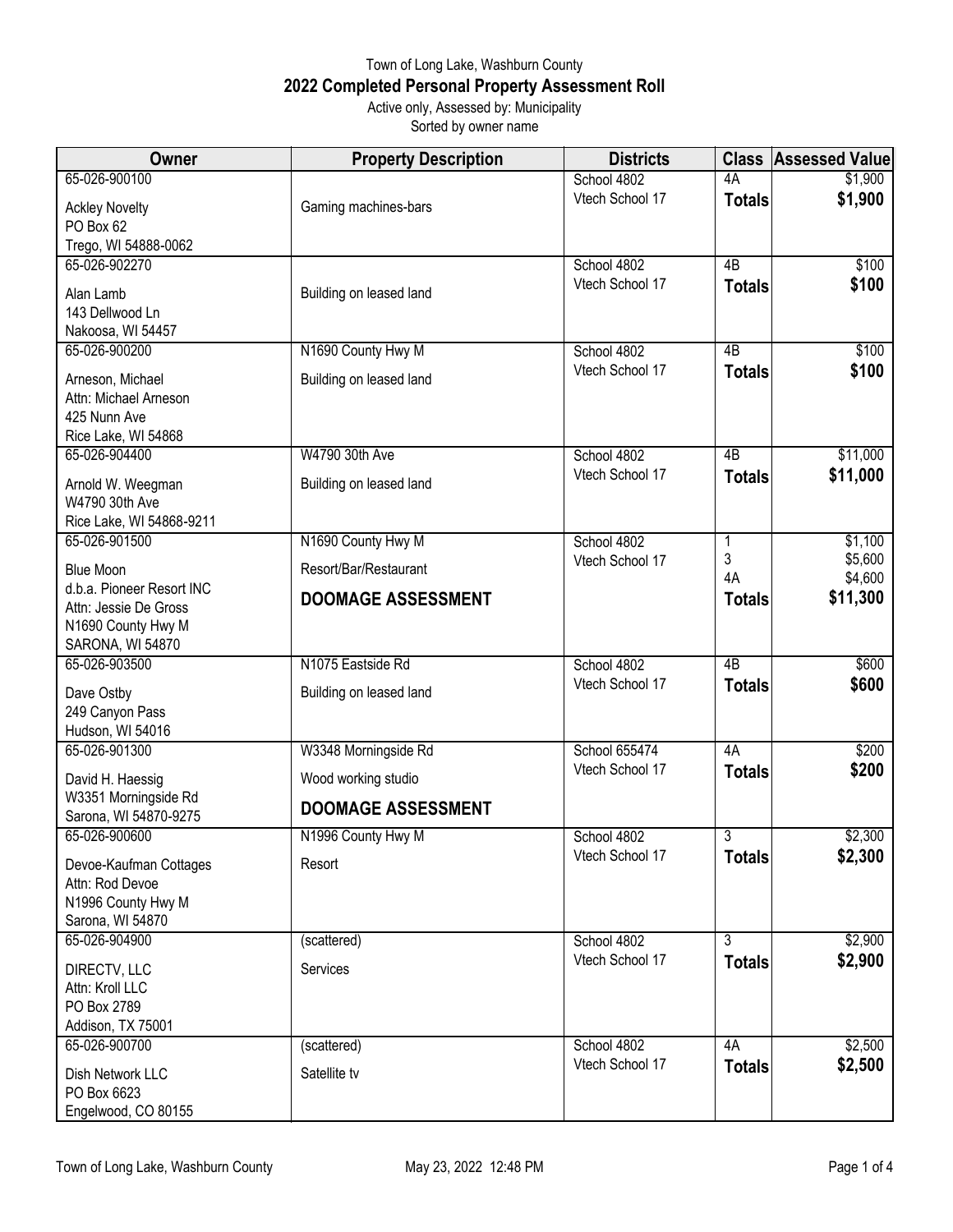| Owner                         | <b>Property Description</b> | <b>Districts</b> | <b>Class</b>         | <b>Assessed Value</b> |
|-------------------------------|-----------------------------|------------------|----------------------|-----------------------|
| $2022 - 1$                    | N2210 Burma Rd              | School 4802      | $\overline{AB}$      | \$6,900               |
| Ronald E. Farley              |                             | Vtech School 17  | <b>Totals</b>        | \$6,900               |
| 650 Foxmoor Ln                |                             |                  |                      |                       |
| Eau Claire, WI 54701-7492     |                             |                  |                      |                       |
| 65-026-900350                 | N1075 Eastside Rd           | School 4802      | 4B                   | \$900                 |
| Harlan Breunig                | Building on leased land     | Vtech School 17  | <b>Totals</b>        | \$900                 |
| 404 Jefferson St              |                             |                  |                      |                       |
| Sauk City, WI 53583           |                             |                  |                      |                       |
| 65-026-901700                 | N1690 County Hwy M          | School 4802      | 4B                   | \$500                 |
| James Jennings                | Building on leased land     | Vtech School 17  | <b>Totals</b>        | \$500                 |
| W4371 465th Ave               |                             |                  |                      |                       |
| Ellsworth, WI 54011           |                             |                  |                      |                       |
| 65-026-902000                 | N1388 County Hwy Md         | School 4802      | 1                    | \$1,200               |
| James Kleven                  | Marine dealer               | Vtech School 17  | 4A                   | \$2,300               |
| d.b.a. Daves Outboard         |                             |                  | <b>Totals</b>        | \$3,500               |
| N1388 County Hwy MD           | DOOMAGE ASSESSMENT          |                  |                      |                       |
| SARONA, WI 54870              |                             |                  |                      |                       |
| 65-026-904390                 | N1690 County Hwy M          | School 4802      | $\overline{AB}$      | \$100                 |
| John Thorson                  | Building on leased land     | Vtech School 17  | <b>Totals</b>        | \$100                 |
| 3614 Lever St                 |                             |                  |                      |                       |
| Eau Claire, WI 54701          |                             |                  |                      |                       |
| 65-026-902400                 | N1075 Eastside Rd           | School 4802      | 1                    | \$3,600               |
| Lincolnwood Resort            | Resort                      | Vtech School 17  | 3                    | \$3,400               |
| Attn: Ross Teasdale           |                             |                  | <b>Totals</b>        | \$7,000               |
| N1075 Eastside Rd             |                             |                  |                      |                       |
| Birchwood, WI 54817           |                             |                  |                      |                       |
| 65-026-902450                 | N1518 Burma Rd              | School 4802      | $\overline{AB}$      | \$17,100              |
| Lochmann, Daniel P            | Building on MFL             | Vtech School 17  | <b>Totals</b>        | \$17,100              |
| 4924 Shelby Ave Apt 115       |                             |                  |                      |                       |
| Rapid City, SD 57701          |                             |                  |                      |                       |
| 65-026-903550                 | N1262 County Hwy Md         | School 4802      | 3                    | \$8,400               |
| M & N Business Operations LLC | Resort                      | Vtech School 17  | <b>Totals</b>        | \$8,400               |
| d.b.a. Landing on Long Lake   |                             |                  |                      |                       |
| N1262 County Hwy MD           |                             |                  |                      |                       |
| Sarona, WI 54870              |                             |                  |                      |                       |
| 65-026-900250                 | N1075 Eastside Rd           | School 4802      | 4B                   | \$800                 |
| Mark and Dianne Maloney       | Building on leased land     | Vtech School 17  | <b>Totals</b>        | \$800                 |
| 722 Kaly Rd                   |                             |                  |                      |                       |
| Hudson, WI 54016              |                             |                  |                      |                       |
| 65-026-900950                 | N1410 County Hwy Md         | School 4802      | 3                    | \$5,100               |
| Mullens LLC                   | Resturant                   | Vtech School 17  | <b>Totals</b>        | \$5,100               |
| PO Box 528                    | <b>DOOMAGE ASSESSMENT</b>   |                  |                      |                       |
| Hayward, WI 54843             |                             |                  |                      |                       |
| 65-026-903400                 | N1590 County Hwy Md         | School 4802      | $\overline{3}$<br>4A | \$1,700               |
| Nuto Farm Supply              | Resort                      | Vtech School 17  |                      | \$100<br>\$1,800      |
| 407 E Sawyer St               |                             |                  | <b>Totals</b>        |                       |
| Rice Lake, WI 54868           |                             |                  |                      |                       |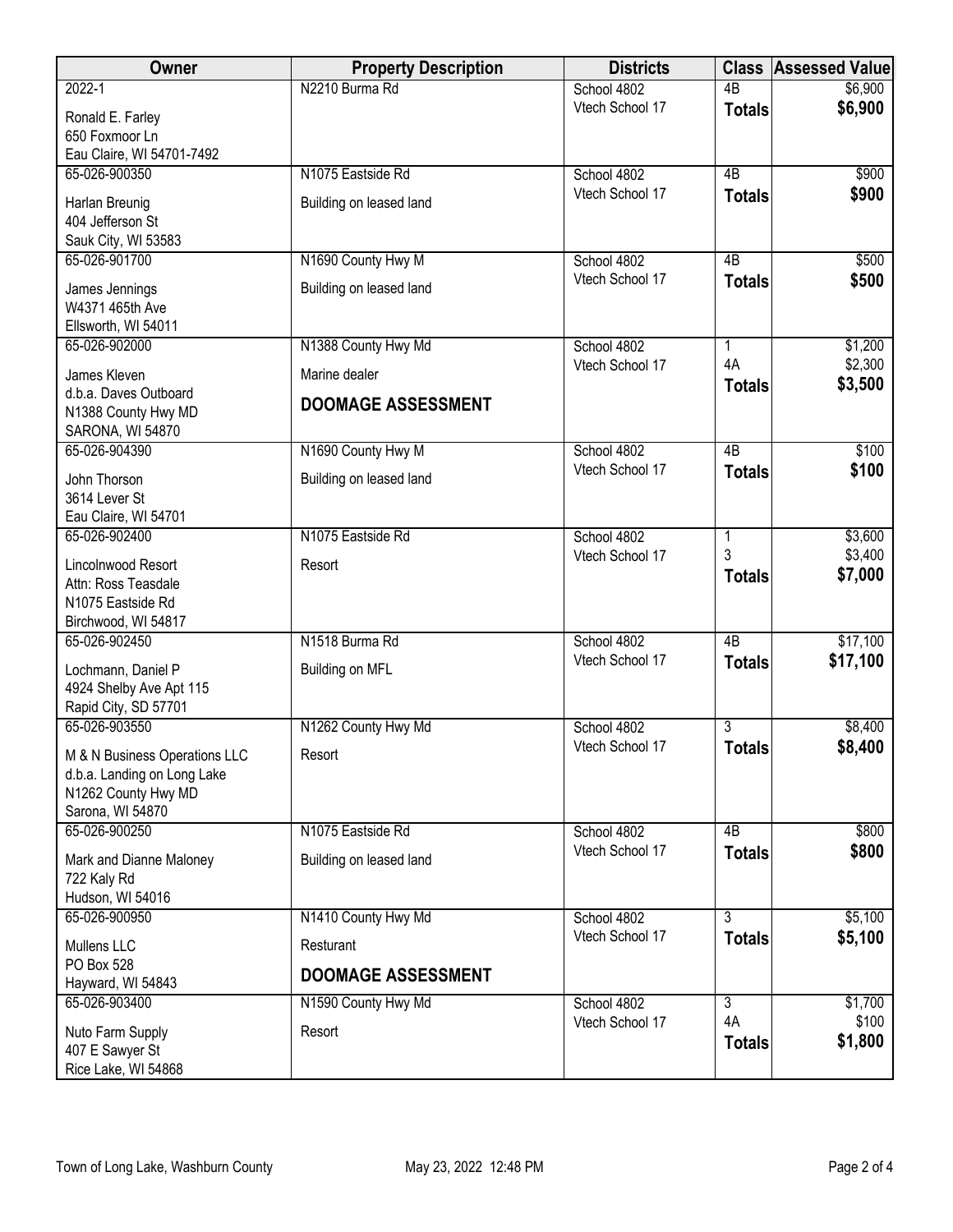| <b>Owner</b>                                                              | <b>Property Description</b> | <b>Districts</b> | <b>Class</b>         | Assessed Value      |
|---------------------------------------------------------------------------|-----------------------------|------------------|----------------------|---------------------|
| 65-026-902300                                                             |                             | School 4802      | 4B                   | \$700               |
| Richard Langland<br>N4202 Riverbend Rd                                    | Building on leased land     | Vtech School 17  | <b>Totals</b>        | \$700               |
| Shell Lake, WI 54871<br>65-026-903440                                     |                             | School 4802      | 4A                   | \$200               |
| Richard Oleson<br>506 Nth Section St<br>Nekoosa, WI 54457                 | Building on leased land     | Vtech School 17  | <b>Totals</b>        | \$200               |
| 65-026-903800                                                             | N705 County Hwy M           | School 4802      | $\overline{3}$       | \$9,000             |
| Road House Saloon<br>N705 County Hwy M                                    | Bar                         | Vtech School 17  | 4A<br><b>Totals</b>  | \$900<br>\$9,900    |
| SARONA, WI 54870                                                          | <b>DOOMAGE ASSESSMENT</b>   |                  |                      |                     |
| 65-026-900300                                                             | N1075 Eastside Rd           | School 4802      | 4B                   | \$100               |
| Robert Berchem<br>29770 20th Ave<br>Cadott, WI 54727                      | Building on leased land     | Vtech School 17  | <b>Totals</b>        | \$100               |
| 65-026-900095                                                             | N1672 Eastside Rd           | School 655474    | 4A                   | \$15,800            |
| SpectraSite Communications Inc<br>PO Box 723597<br>Atlanta, GA 31139      | Cell                        | Vtech School 17  | <b>Totals</b>        | \$15,800            |
| 65-026-902100                                                             | W2924 Gruenhagen Rd         | School 4802      | 1                    | \$6,800             |
| <b>Sunset Resort</b>                                                      | Resort                      | Vtech School 17  | 3<br>4A              | \$3,900             |
| W 2924 Gruenhagen Bay Rd<br>Birchwood, WI 54817-8908                      | <b>DOOMAGE ASSESSMENT</b>   |                  | <b>Totals</b>        | \$6,700<br>\$17,400 |
| 65-026-901600                                                             | N1279 County Hwy Md         | School 4802      | $\overline{3}$<br>4A | \$12,400            |
| The Hive<br>Attn: Joseph O'Rourke<br>N1205 Cty Hwy MD<br>Sarona, WI 54870 | Resturant                   | Vtech School 17  | <b>Totals</b>        | \$300<br>\$12,700   |
| 65-026-905000                                                             | (scattered)                 | School 4802      | $\overline{3}$       | \$3,900             |
| Wabasha Leasing LLC<br>PO Box 80615<br>Indianapolis, IN 46280             | Leasing                     | Vtech School 17  | <b>Totals</b>        | \$3,900             |
| 65-026-904600                                                             | W2908 Gruenhagen Rd         | School 4802      | $\overline{3}$       | \$400               |
| Wayne Troyer                                                              | Resort                      | Vtech School 17  | 4A                   | \$500<br>\$900      |
| Attn: Troyer Family Trust<br>27070 Noble Rd<br>Excelsior, MN 55331        | <b>DOOMAGE ASSESSMENT</b>   |                  | <b>Totals</b>        |                     |
| 65-026-904750                                                             | W4804 30th Ave              | School 4802      | $\overline{3}$       | \$200               |
| Weegman Landscaping                                                       | Landscape/greenhouse        | Vtech School 17  | 4A<br><b>Totals</b>  | \$1,200<br>\$1,400  |
| W4804 30th Ave<br>Rice Lake, WI 54868                                     | <b>DOOMAGE ASSESSMENT</b>   |                  |                      |                     |
| 65-026-904800                                                             | W3044 County Hwy D          | School 4802      | $\overline{AB}$      | \$7,300             |
| West, Dennis<br>2119 1/4 Ave<br>Rice Lake, WI 54868                       | Building on leased land     | Vtech School 17  | <b>Totals</b>        | \$7,300             |